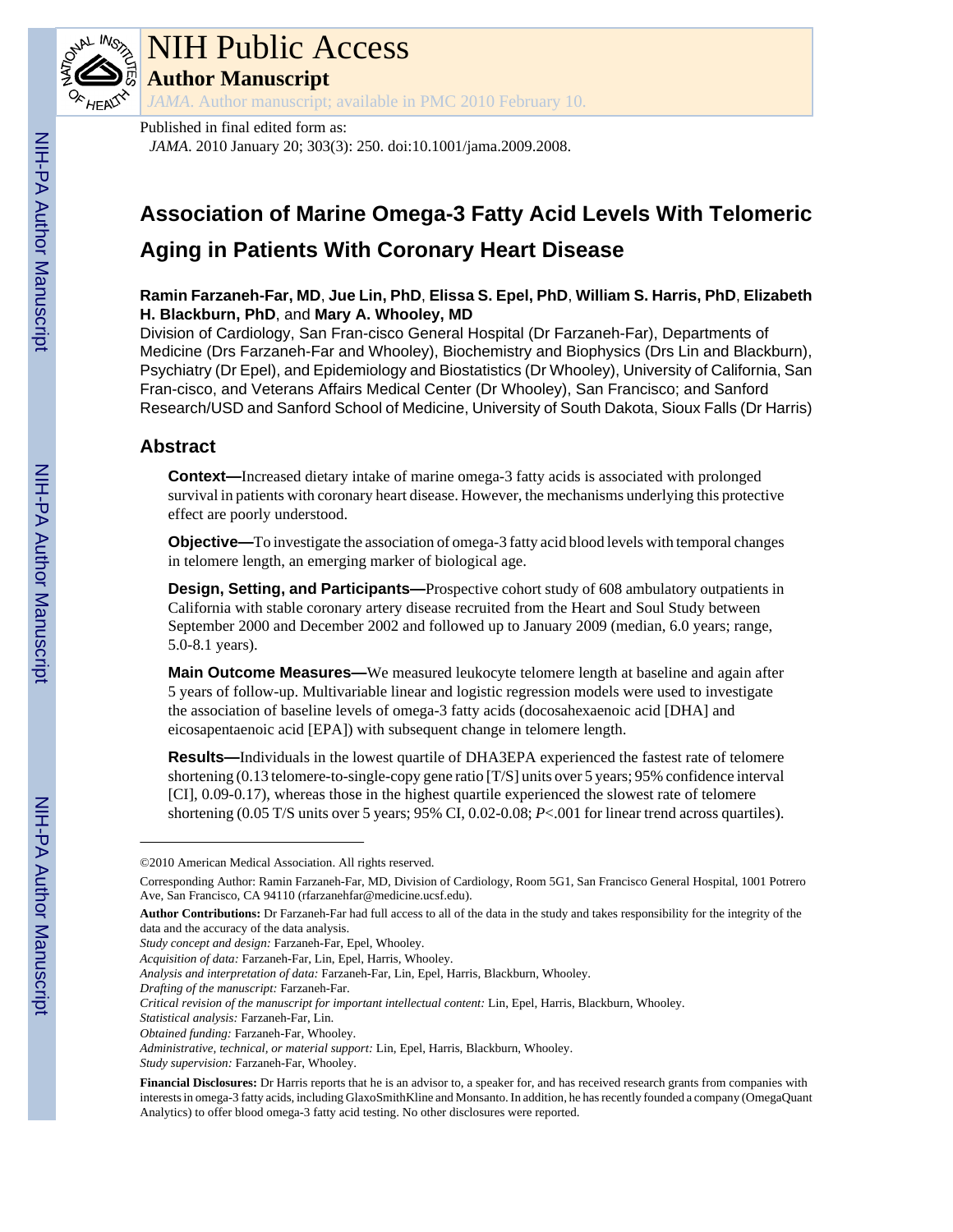Levels of DHA+EPA were associated with less telomere shortening before (unadjusted β coefficient  $\times$  10<sup>-3</sup>=0.06; 95% CI, 0.02-0.10) and after (adjusted β coefficient  $\times$  10<sup>-3</sup>=0.05; 95% CI, 0.01-0.08) sequential adjustment for established risk factors and potential confounders. Each 1-SD increase in DHA+EPA levels was associated with a 32% reduction in the odds of telomere shortening (adjusted odds ratio, 0.68; 95% CI, 0.47-0.98).

**Conclusion—**Among this cohort of patients with coronary artery disease, there was an inverse relationship between baseline blood levels of marine omega-3 fatty acids and the rate of telomere shortening over 5 years.

> Multiple epidemiologic studies, including several large randomized controlled trials, have demonstrated higher survival rates among individuals with high dietary intake of marine omega-3 fatty acids and established cardiovascular disease.<sup>1-4</sup> On this basis, the Ameri-can Heart Association recommends increased oily fish intake and the use of omega-3 fatty acid supplements for the primary and secondary prevention of coronary heart disease.<sup>5</sup> The mechanisms underlying this protective effect are poorly understood but are thought to include anti-inflammatory, antiplatelet, anti-hypertensive, antiarrhythmic, and triglyceride-lowering effects.<sup>6</sup> There is ongoing interest in the identification of novel mechanisms of cardiovascular benefit from omega-3 fatty acids.

> Telomeres are tandem repeat DNA sequences  $(TTAGGG)_n$  that form a protective cap at the ends of eukaryotic chromosomes.<sup>7</sup> During somatic cell division, DNA polymerase cannot fully replicate the 3′ end of linear DNA, resulting in an obligate and progressive loss of telomeric repeats. This process may eventually result in cellular senescence or apoptosis.<sup>8</sup> These observations have led to telomere length emerging as a novel marker of biological age, which integrates the cumulative lifetime burden of genetic factors and environmental stressors independent of chronological age.<sup>9</sup> Moreover, a robust association between short telomeres and cardiovascular morbidity and mortality has been documented in several populations.<sup>10-12</sup>

> Little is known concerning the dynamic regulation of telomere length over time, although it has recently become apparent that telomeres may lengthen as well as shorten.<sup>13,14</sup> Given the cardioprotective effects of omega-3 fatty acids, we sought to determine whether omega-3 fatty acid levels were associated with changes in leukocyte telomere length over 5 years in a prospective cohort study of outpatients with coronary artery disease.

# **METHODS**

#### **Participants**

The Heart and Soul Study is a prospective cohort study investigating the influence of psychosocial factors on cardiovascular events in stable coronary artery disease. The enrollment process has been previously described.15 Eligible participants were recruited from outpatient clinics in the San Francisco Bay Area of California if they met at least 1 of the following inclusion criteria: (1) history of myocardial infarction; (2) angiographic evidence of at least 50% stenosis by area in at least 1 coronary artery; (3) evidence of exercise-induced ischemia on treadmill electrocardiogram or stress nuclear perfusion imaging; or (4) history of coronary revascularization. Individuals were excluded if they had a history of myocar-dial infarction in the past 6 months, deemed themselves unable to walk 1 block, or were planning to move out of the local area within 3 years.

The study protocol was approved by the University of California San Francisco Committee on Human Research, the Research and Development Committee at the San Francisco Veterans Administration (VA) Medical Center, the Medical Human Subjects Committee at Stanford University, the Human Subjects Committee at the VA Palo Alto Health Care System, and the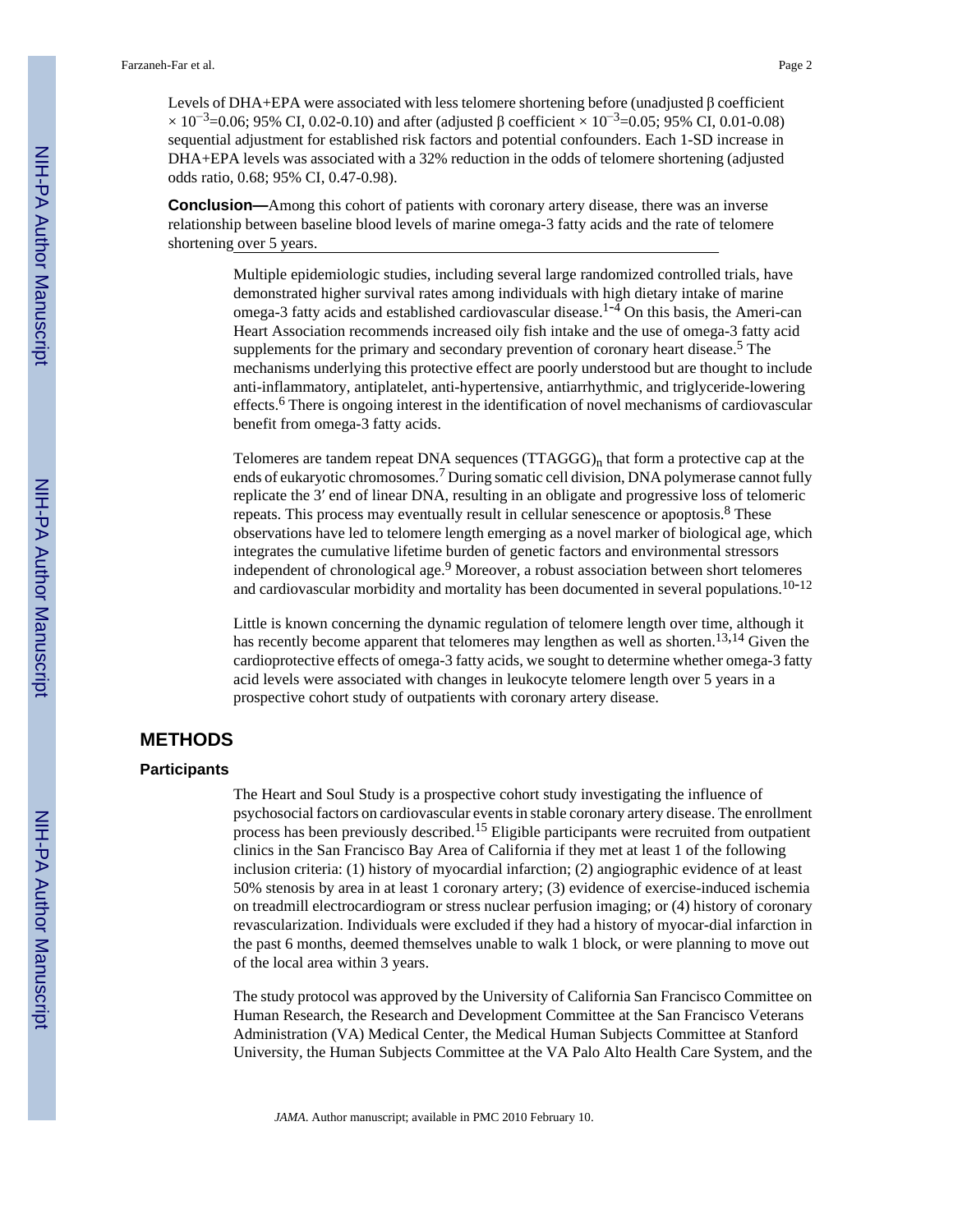Data Governance Board of the Community Health Network of San Francisco. All participants provided written informed consent.

Between September 2000 and December 2002, a total of 1024 participants enrolled in the study and completed a baseline examination including a venous blood draw. Five years later, all surviving participants were invited to return for a repeat examination. Of the 1024 original enrollees, 195 had died before the 5-year examination. Between September 2005 and December 2007, 667 (80%) of the eligible 829 participants completed the 5-year follow-up examination. Of 667 participants who completed the 5-year examination, 29 were excluded because they did not have baseline omega-3 measurements, 23 were excluded because they did not have baseline telomere length measurements, and 7 were excluded because they did not have 5-year telomere length measurements, leaving 608 participants for this analysis. Compared with the 221 participants who were alive at 5 years but not included in the analysis, these 608 participants had similar ages (*P*=.27), baseline omega-3 fatty acid levels (*P*=.14), and baseline telomere length (*P*=.24)

#### **Marine Omega-3 Fatty Acid Assay**

Levels of the marine omega-3 fatty acids docosahexaenoic acid (DHA) and eicosapentaenoic acid (EPA) were measured in fasting whole blood. Fatty acid methyl esters generated by treatment with boron trifluoride-methanol were analyzed by capillary gas chromatography (GC2010 [Shimadzu Corp, Columbia, Maryland] equipped with a 100-m SP2560 column [Supelco; Belle-fonte, Pennsylvania]) and identified by comparison with a known standard (GLC-727; Nuchek Prep, Elysian, Minnesota). Blood levels of marine omega-3 fatty acids (EPA+DHA) are expressed as a percentage of total fatty acid methyl esters.<sup>16,</sup>17 The coefficient of variation for EPA+DHA was 5% to 6%.

#### **Telomere Length Assay**

Genomic DNA was isolated according to standard procedures from peripheral blood leukocytes collected at baseline and follow-up study visits and stored at −70°C. Purified DNA samples were diluted in 96-well microtiter source plates to a fixed concentration of 3 ng/μL. Relative mean telomere length was measured from DNA by a quantitative polymer-ase chain reaction (qPCR) assay that compares mean telomere repeat sequence copy number (T) to a reference single-copy gene copy number (S) in each sample as previously described and validated by comparison with Southern blot terminal restriction fragment analysis.18 Standard curves were derived from serially diluted reference DNA as previously described and validated.18-20 The T/S ratio was determined from the mean quantity of reference DNA found to match with each experimental sample for the copy number of the targeted template (the number of telomere repeats for T and the number of beta-globin gene copies for S).

The primers for the telomere qPCR were tel1b (5′-CGGTTT[GTTTGG] 5GTT-3′) and tel2b (5′-GGCTTG [CCTTAC]5CCT-3′), each used at a final concentration of 900 nM. Human betaglobin qPCR primers were hbg1 (5′-GCTTCTGACACAACTGT-GTTCACTAGC-3′), used at a final concentration of 300 nM, and hbg2 (5′-CACCAACTTCATCCACGTTCACC-3′), used at a final concentration of 700 nM. All PCRs were carried out on a Roche Lightcycler 480 real-time PCR machine (Roche Applied Science, India-napolis, Indiana).

The T/S ratio at baseline and follow-up for each participant was measured in duplicate. When the duplicate T/S value and the initial value varied by more than 7%, the sample was run for a third time, and the 2 closest values were used to calculate the mean. Approximately 15% of samples required assay in triplicate. Using this method, the interassay coefficient of variability for telomere length measurement was 3.7%. The intra-assay coefficient of variability was 2.5%.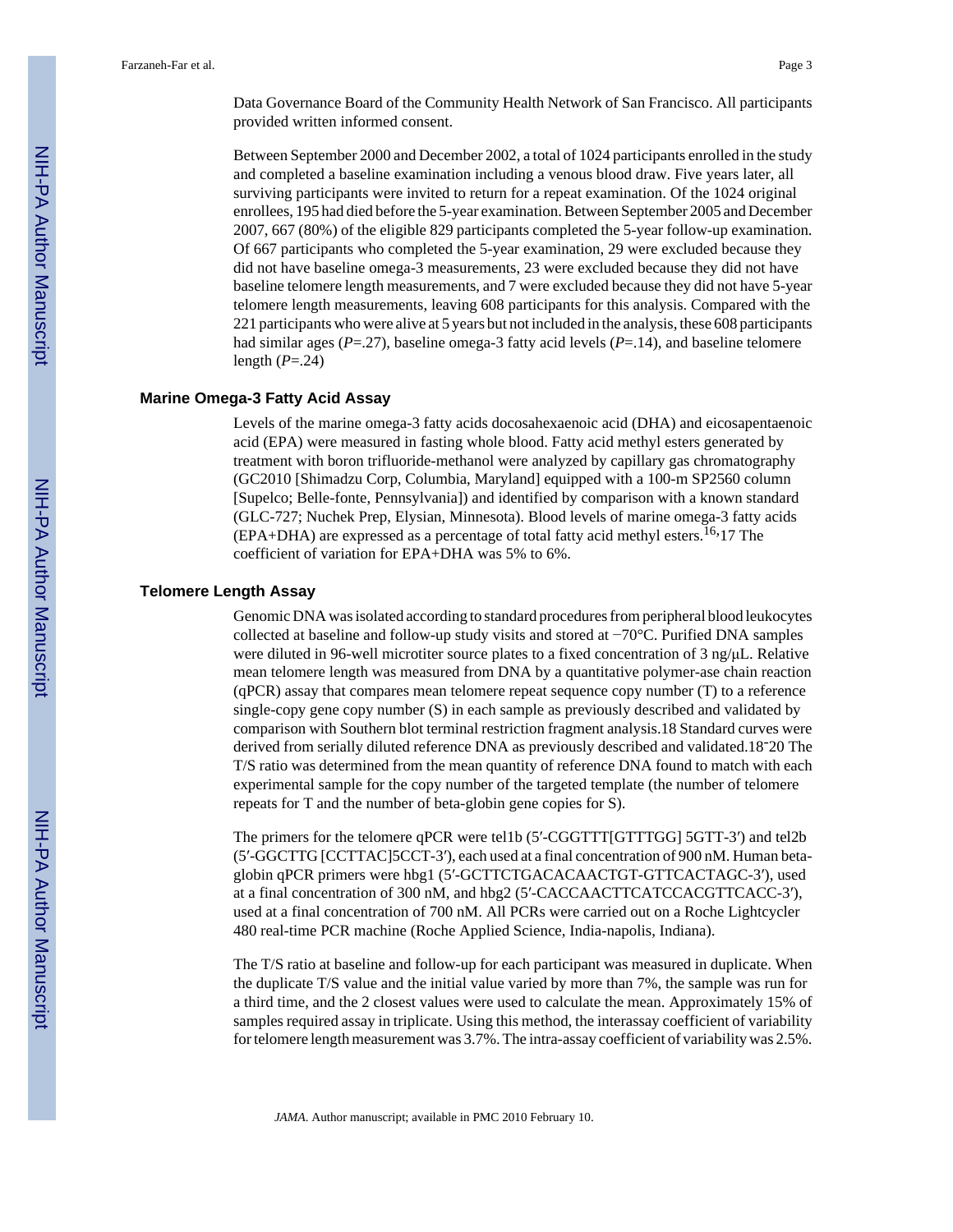#### **Other Measurements**

Baseline demographics, age, sex, cardiovascular comorbidities, income, education, and medical history were determined by questionnaire. Race/ethnicity has previously been shown to be associated with telomere length<sup>21</sup> and was therefore ascertained for inclusion in multivariable adjustment models. Participants self-identified their race/ethnicity by questionnaire in the following categories: Hispanic, Asian, black, white, and other.

Exercise capacity was determined at peak exertion during a symptom-limited exercise treadmill test as previously described.22 Medication use was determined by having participants bring bottles to the study appointment, during which study personnel recorded all medications. Medication use was categorized dichotomously using Epocrates Rx (San Mateo, California). Information regarding omega-3 fatty acid supplements was not collected. Waist and hip circumferences were measured with a flexible plastic measure to the nearest 0.1 cm.

Fasting venous blood samples were obtained at the baseline visit to measure serum biomarkers. Fasting high-density lipoprotein cholesterol (HDL-C), low-density lipoprotein cholesterol (LDL-C), and C-reactive protein (CRP) were measured in a clinical laboratory setting. Creactive protein was measured using the Roche Integra high-sensitivity assay (Roche, Indianapo-lis) or (because of a change in the laboratory) the Beckman Extended Range highsensitivity CRP assay (Beck-man, Galway, Ireland). The R&D Systems (Minneapolis) Quantikine HS IL-6 Immunoassay was used to determine the concentration of interleukin 6 (IL-6). Blood samples were also obtained at the follow-up visit and stored as buffy coat, serum, and plasma.

All patients underwent complete resting 2-dimensional echocardiography and Doppler examination using an Acuson Sequoia ultrasound system (Siemens Medical Solutions, Mountain View, California) with a 3.5-MHz transducer. Left ventricular ejection fraction was calculated as (end diastolic volume – end systolic volume)/end diastolic volume.

#### **Statistical Analyses**

In the absence of established cutoffs, we categorized participants a priori by quartiles of omega-3 fatty acid levels for descriptive purposes. Continuous variables with a skewed distribution were natural logarithm transformed (DHA+EPA, HDL-C, LDL-C, triglycerides, CRP, and IL-6). Differences in means and proportions of baseline characteristics were compared using 1-way analysis of variance and the  $\chi^2$  test, respectively. Based on a total of 608 participants ( $n=152$  in each quartile), we had more than 80% power to detect an interquartile difference in the rate of telomere shortening of 0.07 T/S units over 5 years, assuming an SD of 0.2. The significance level was a 2-tailed  $\alpha$  of .05. Analysis of covariance was used to calculate the mean change in telomere length in each quartile, adjusted for age and baseline telomere length.

We used generalized linear regression models to determine the relationship between the natural logarithm of omega-3 fatty acid levels and change in telomere length (T/S ratio) as a continuous variable. Mixed models were not required because the difference between baseline and followup telo-mere length for each participant collapsed into a single observation rather than repeated measures. Multivariable adjustment was made for potential demographic, clinical, and biochemical confounders based on published associations and biological plausibility.<sup>23</sup>-25 Adjustment was also made for known downstream mediators of omega-3 fatty acid effects, including blood pressure, triglyceride levels, and biomarkers of systemic inflammation. Grouped covariates were added sequentially in multivariable models to assess the incremental attenuation attributable to each adjustment step. Within each adjustment step, all covariates were added simultaneously. The final adjustment model also included baseline telomere length,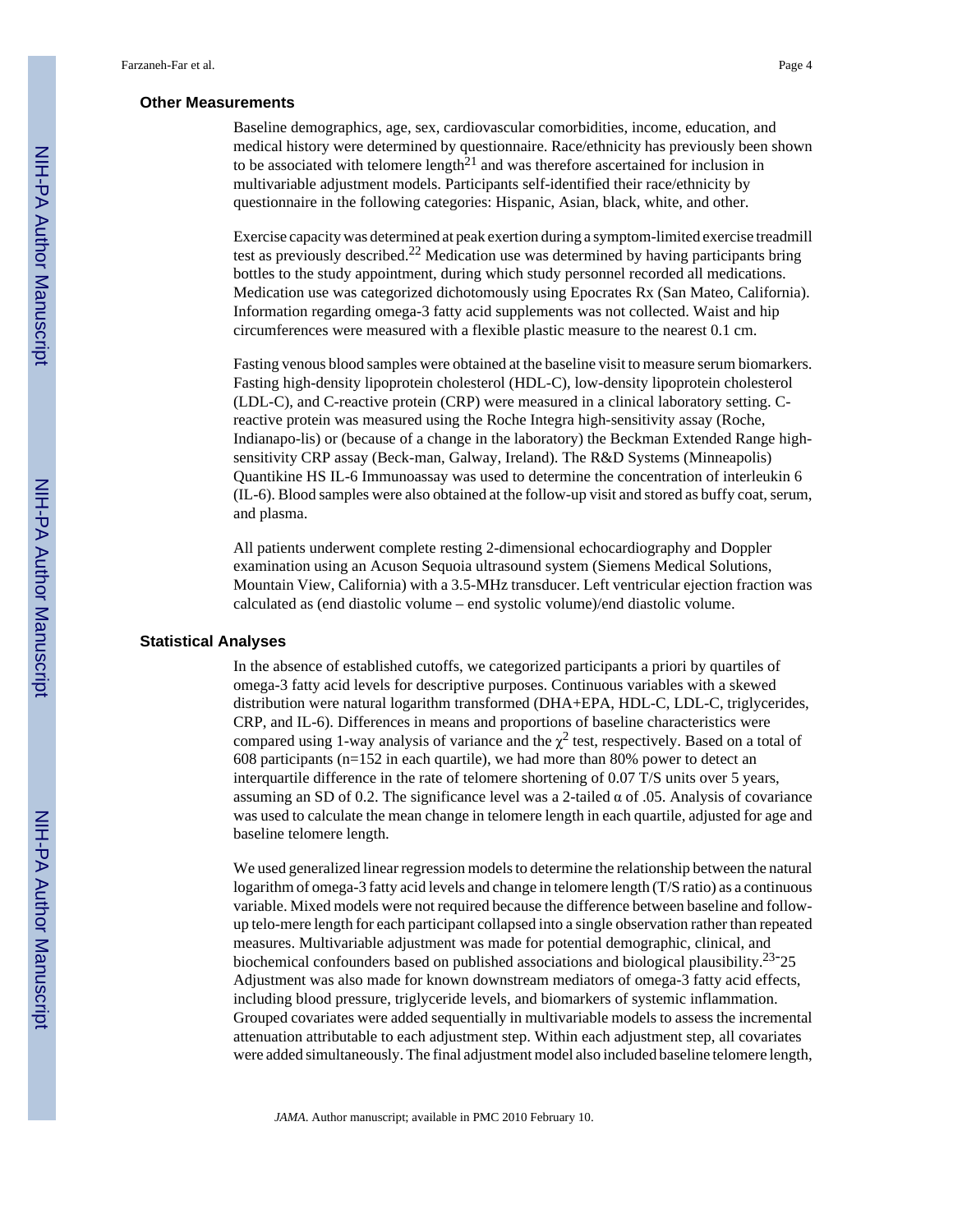which has previously been identified as the most powerful predictor of subsequent change in telomere length.13,26

Covariate selection was checked by visual inspection of directed acyclic graphs.27 Inclusion criteria for adjustment covariates were confounding in the directed acyclic graph, biological plausibility of the confounding relationship, and adequate ascertainment of the variable. Exclusion criteria for adjustment covariates were colliders in the directed acyclic graph, lack of biological plausibility, and inadequate ascertainment of the variable. No purely statistical criteria were used to select covariates.

The complete list of covariates included in the final adjusted model was age, sex, race/ethnicity, income level, education level, exercise capacity, prior myocardial infarction, history of type 2 diabetes mellitus, prior smoking, left ventricular ejection fraction, waist-hip ratio, systolic blood pressure, diastolic blood pressure, log triglycerides, log LDL-C, log HDL-C, log CRP, log IL-6, multivitamin use, statin use, β-blocker use, and baseline telomere length. No significant colinearity was present in the final adjustment models, with all pairwise correlation coefficients less than 0.7. The entry order of adjustment did not significantly alter the effect estimates. The assumption of linearity was checked by visual inspection of component plus residual plots. The normality assumption was checked by review of residual histograms and normal quantile-quantile plots.

We then used multivariable logistic regression models to explore the association between omega-3 fatty acid levels and telomere shortening (as a dichotomous variable, defined as >10% reduction in telomere length over 5 years). There is no established cutoff for defining telomere shortening. We chose a 10% cutoff a priori because it has reasonable face validity. We did not choose a lower cutoff because, given the inter-assay (3.7%) and intra-assay (2.5%) coefficients of variation, we could not be sure that this would indicate true shortening. The strategy for covariate selection and adjustment was identical to that described for the linear regression models. Model adequacy was confirmed using the Hosmer-Lemeshow goodness-of-fit test. The presence of outlying and influential points was explored by visual inspection of standardized Pearson residuals.

To explore potential effect modifiers, we tested for interaction between omega-3 fatty acid levels and age, baseline telomere length, sex, race/ethnicity, smoking, income, education, and type 2 diabetes in the final multivariable-adjusted model. Stratified analysis was also performed for subgroups of age, baseline telomere length, sex, race/ethnicity, smoking, income, education, and type 2 diabetes melli-tus. All subgroup analyses were pre-specified. Statistical analysis was performed using Intercooled Stata, version 10.0 (Stata Corp, College Station, Texas).

# **RESULTS**

All measurements except for follow-up telomere length were made at the baseline visit. The distribution of baseline omega-3 fatty acid levels was right-skewed (mean, 4.3%; median, 3.7%). In quartile analysis, higher levels of baseline omega-3 fatty acids were significantly associated with older age, white race/ethnicity, higher income, higher education level, and higher HDL-C and were inversely associated with history of myocardial infarction, type 2 diabetes mellitus, current smoking, waist-hip ratio, triglyceride levels, CRP, and IL-6 (Table 1). There was no significant association between omega-3 fatty acid levels and baseline telomere length (unadjusted *P*=.06; adjusted for age, *P*=.20).

Baseline omega-3 fatty acid levels were positively correlated with 5-year change in telomere length  $(r=0.13; P=.001)$ . The relationships between quartile of baseline omega-3 fatty acid levels and mean absolute and relative changes in telomere length, adjusted for age and baseline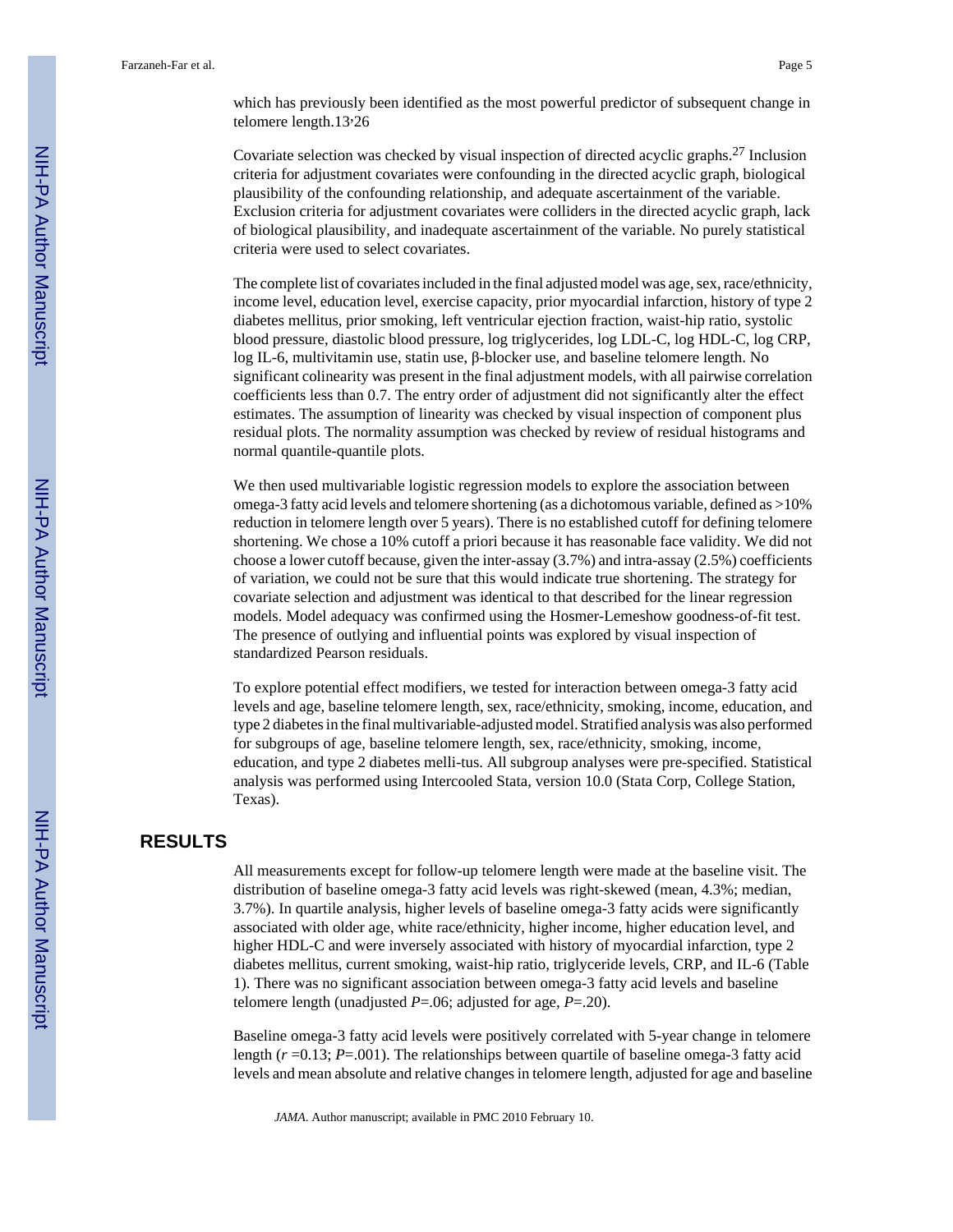telomere length, are shown in the Figure. Individuals in the lowest quartile experienced a decrease in telomere length of 0.13 T/S units (95% confidence interval [CI], 0.09-0.17), whereas those in the highest quartile experienced a decrease of 0.05 T/S units (95% CI, 0.02-0.08; *P*<.001 for trend using linear contrasts).

In the unadjusted linear regression model, higher baseline log omega-3 fatty acid levels were associated with increase in absolute telomere length (unadjusted β coefficient=0.06; 95% CI 0.02-0.10). After sequential adjustment for demographics, comorbidi-ties, blood pressure, serum lipids, inflammatory biomarkers, medications, and baseline telomere length (Table 2), the association of baseline log omega-3 fatty acid levels with lengthening of telomeres over time persisted (adjusted β coefficient=0.05; 95% CI, 0.01-0.08). The greatest attenuation in the β coefficient occurred after adjustment for baseline telomere length.

During the median 6-year (range, 5.0-8.1 years) follow-up period, 276 participants (45%) exhibited greater than 10% reduction in telomere length. Each 1-SD increase in baseline log omega-3 fatty acid levels was associated with a 19% decrease in the odds of telomere shortening (unadjusted odds ratio, 0.81; 95% CI, 0.69-0.95). After sequential adjustment for demographics, comorbidities, blood pressure, serum lipids, inflammatory biomarkers, medications, and baseline telomere length (Table 3), each 1-SD increase in baseline log omega-3 fatty acid levels was associated with a 32% decrease in the odds of telomere shortening (adjusted odds ratio, 0.68; 95% CI, 0.47-0.98).

In multivariable models, we found no evidence that the effect of baseline omega-3 fatty acid levels on telomeric aging was modified by age, sex, race/ethnicity, smoking, income, education, or type 2 diabetes (all *P*>.10). However, the effect of baseline omega-3 fatty acids on telomeric aging was stronger in participants with longer baseline telomere length (*P*=.04 for interaction).

#### **COMMENT**

Leukocyte telomere length is an emerging marker of biological age that independently predicts morbidity and mortality in patients with cardiovascular diseases.28 In this longitudinal study, we observed that baseline levels of marine omega-3 fatty acids were associated with decelerated telomere attrition over 5 years. The association was linear and persisted after adjustment for potential confounders. These findings raise the possibility that omega-3 fatty acids may protect against cellular aging in patients with coronary heart disease.

Several studies have reported cross-sectional associations between longer telomeres and nutritional supplements, including multivitamins, vitamin C, vitamin D, vitamin E, and folic acid.<sup>29-33</sup> The lack of longitudinal data on telomere trajectory limits the degree to which causal inferences can be made from these studies.34 Residual confounding due to measured and unmeasured factors may also have contributed to the observed associations between health supplements and telomere length.<sup>35</sup> Statins mitigate the excess cardiovascular risk conferred by short telomeres and inhibit telomere shortening in vitro.<sup>36,37</sup> However, in large epidemiological studies, there was no association between statin use and telomere length.<sup>38</sup>

Marine omega-3 fatty acid supplementation has been associated with improved survival after myocardial infarction in observational studies and randomizeinicaltrials.<sup>1</sup> Althoughthe mechanisms involved remain incompletely understood, there is increasing evidence that omega-3 fatty acids exert direct effects on aging and age-related diseases.<sup>39</sup> Omega-3 fatty acid supplementation and blood levels are both associated with attenuation of age-associated increases in pulse-wave velocity, a key marker of vascular stiffness.40,41 They are also associated with slowing of age-related cognitive decline and reduced incidence of age-related macular degeneration.<sup>42,43</sup> In rodents, dietary enrichment with omega-3 fatty acids prolongs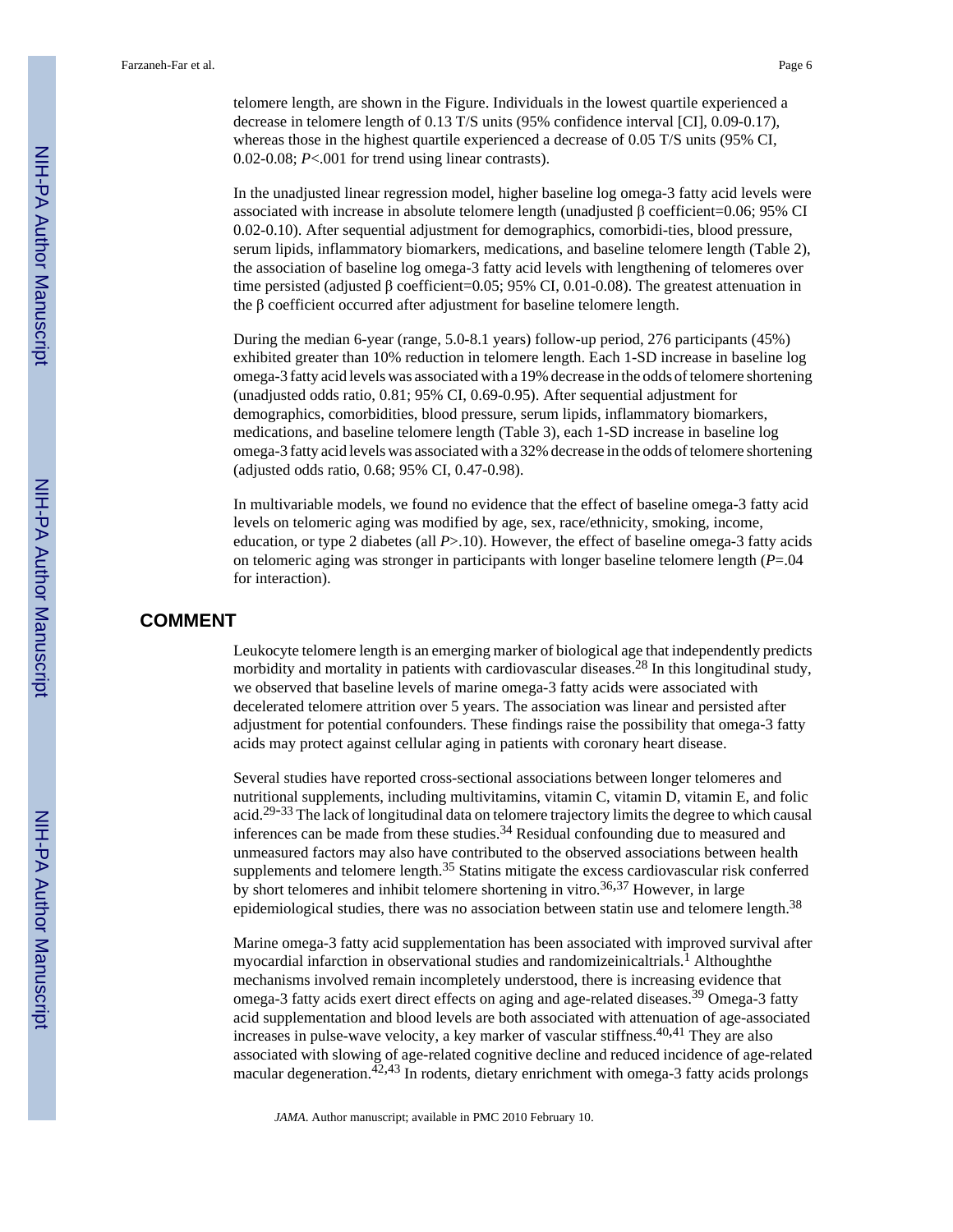life span by approximately one-third. $44$  The present findings identify deceleration of telomere attrition as a potentially novel pathway for the antiaging effects of marine omega-3 fatty acids.

We observed that sequential adjustment for known downstream mediators of omega-3 fatty acids, including beneficial effects on blood pressure, lipids, and markers of systemic inflammation, did not attenuate the inverse association between omega-3 levels and telomere attrition rate, suggesting that 1 or more alternative mechanisms may be involved or that single measurements of these mediators may not sufficiently capture their long-term effects.

One possible explanation for the association of omega-3 fatty acids with decelerated telomere attrition may lie in the paradigm of oxidative stress, a powerful driver of telomere shortening and organismal aging.<sup>45</sup> Reactive oxygen species specifically target the GGG triplets in telomeric DNA and result in increased telomere attrition during mitosis.46 Marine omega-3 fatty acids are incorporated into membrane phospholipids, as is arachidonic acid.47 Although EPA and DHA are more readily oxidized ex vivo than arachidonic acid, supplementation with omega-3 fatty acids has been associated with lower levels of F2-isoprostanes, an established standard for measurement of systemic oxidative stress, and with higher levels of the antioxidant enzymes catalase and superoxide dismutase.<sup>44,48</sup> In vitro studies have identified a direct stimulatory effect of omega-3–derived J3-isoprostanes on Nrf2, a master transcriptional regulator of the cellular antioxidant response.<sup>49</sup>

A second potential mechanism for the association of slowing of omega-3 fatty acid levels with decelerated telomere attrition is increased activity of the enzyme telomerase.<sup>50</sup> Until recently, expression of telomerase was thought to be limited to germ cells, stem cells, and cancer cells. <sup>51</sup> However, low-level telomerase activity has now been demonstrated in peripheral blood mono-nuclear cells.<sup>52</sup> The adoption of comprehensive lifestyle changes, which included daily supplementation with 3 g of omega-3 fish oil, was associated with a significant increase in telomerase activity in normal adult human leukocytes.53 In contrast, in cultured colorectal adenocarcinoma cells, EPA and DHA suppressed telomerase activity and reduced telomerase levels.54 There are no studies to date exploring the biological effect of omega-3 fatty acids on telomerase in noncancerous tissues. Taken together, these observations lead us to speculate that omega-3 fatty acids might exert bidirectional effects on telomerase depending on cellular context: in healthy tissues, they may enhance telomerase activity while suppressing it in cancerous cells. Such properties would be highly desirable in the development of treatments targeting telomeric aging.

Although we found an inverse association between baseline omega-3 fatty acid levels and subsequent rate of telomere shortening over time, we found no significant association between omega-3 fatty acid levels and telomere length at baseline. As to why omega-3 fatty acid levels were not associated with longer baseline telomere length, it should be emphasized that the level of omega-3 fatty acids is only one of many influences on telomere length in this heterogeneous sample. Numerous other factors, including systemic inflammation, obesity, oxidative stress, and lack of physical activity, are believed to cumulatively determine telomere length throughout adult life. Our paired-sample longitudinal study was specifically designed to isolate the effect of omega-3 fatty acid levels on subsequent within-person changes in telomere length. Further studies are needed to understand the interindividual variability in the complex integration of bidirectional influences on telomere length.

Among the strengths of the present study is the detailed characterization of demographic, clinical, and biochemical covariates. In addition, the longitudinal study design improves on prior cross-sectional studies. However, several limitations should be considered in the interpretation of our results. First, the association reported in this study is observational, and therefore no definitive conclusions can be made regarding causality. Although we adjusted for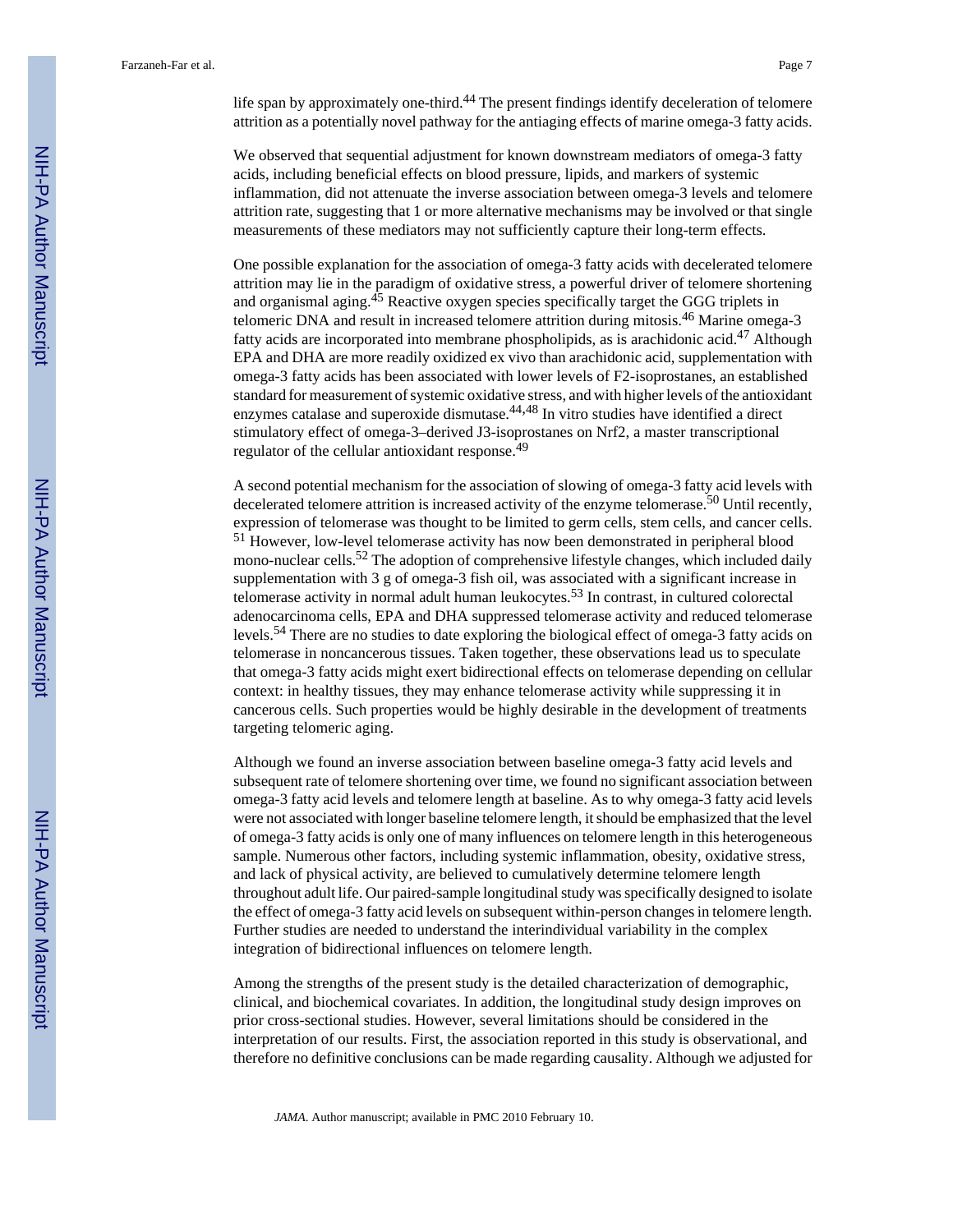multiple carefully measured potential confounding variables, the possibility of residual confounding by measured or unmeasured covariates cannot be excluded. For example, the absence of detailed dietary information may have contributed to residual confounding by other nutritional factors associated with telomere length, such as red meat intake.<sup>55</sup> To definitively address the question of whether omega-3 fatty acids inhibit cellular aging, a double-blind, randomized, placebo-controlled trial would be necessary. Second, our measurements were restricted to telomere length in leukocytes and do not necessarily reflect telomere trajectory in other cell compartments such as myocardium, endothelium, or the atherosclerotic plaque. Third, due to long-term storage of blood samples, we could not measure biomarkers of oxidative stress or telomerase activity, which might elucidate the mechanisms of deceleration of telomeric aging by omega-3 fatty acids. Fourth, our study sample comprised mainly male outpatients with coronary artery disease, a population that might be particularly responsive to the effects of omega-3 fatty acids. The findings may not be generalizable to other patient populations, and further studies are required to validate our findings in other demographic groups.

In summary, among patients with stable coronary artery disease, there was an inverse relationship between baseline blood levels of marine omega-3 fatty acids and the rate of telomere shortening over 5 years.

# **Acknowledgments**

**Funding/Support:** Dr Farzaneh-Far is supported by an American Heart Association Fellow-to-Faculty Transition Award (grant 0875014N). The Heart and Soul Study was supported by the Department of Veterans Affairs (Epidemiology Merit Review Program), the National Heart, Lung, and Blood Institute (grant R01 HL079235), the Robert Wood Johnson Foundation (Generalist Physician Faculty Scholars Program), the American Federation for Aging Research (Paul Beeson Faculty Scholars in Aging Research Program), the Ischemia Research and Education Foundation, and the Nancy Kirwan Heart Research Fund. Dr Lin is supported by the Bernard and Barbro Foundation.

**Role of the Sponsor:** The funding organizations had no role in the design or conduct of the study; collection, management, analysis, or interpretation of the data; or preparation, review, or approval of the manuscript.

# **References**

- 1. Lee JH, O'Keefe JH, Lavie CJ, Marchioli R, Harris WS. Omega-3 fatty acids for cardioprotection. Mayo Clin Proc 2008;83(3):324–332. [PubMed: 18316000]
- 2. Marchioli R, Barzi F, Bomba E, et al. GISSI-Prevenzione Investigators. Early protection against sudden death by n-3 polyunsaturated fatty acids after myocardial infarction: time-course analysis of the results of the Gruppo Italiano per lo Studio della Sopravvivenza nell'Infarto Miocardico (GISSI)– Prevenzione. Circulation 2002;105(16):1897–1903. [PubMed: 11997274]
- 3. Burr ML, Fehily AM, Gilbert JF, et al. Effects of changes in fat, fish, and fibre intakes on death and myocardial reinfarction: diet and reinfarction trial (DART). Lancet 1989;2(8666):757–761. [PubMed: 2571009]
- 4. Albert CM, Campos H, Stampfer MJ, et al. Blood levels of long-chain n-3 fatty acids and the risk of sudden death. N Engl J Med 2002;346(15):1113–1118. [PubMed: 11948270]
- 5. Kris-Etherton PM, Harris WS, Appel LJ. American Heart Association Nutrition Committee. Fish consumption, fish oil, omega-3 fatty acids, and cardiovascular disease. Circulation 2002;106(21): 2747–2757. [PubMed: 12438303]
- 6. Harris WS, Miller M, Tighe AP, Davidson MH, Schaefer EJ. Omega-3 fatty acids and coronary heart disease risk: clinical and mechanistic perspectives. Atherosclerosis 2008;197(1):12–24. [PubMed: 18160071]
- 7. Blackburn EH. Switching and signaling at the telomere. Cell 2001;106(6):661–673. [PubMed: 11572773]
- 8. Blackburn EH. Structure and function of telomeres. Nature 1991;350(6319):569–573. [PubMed: 1708110]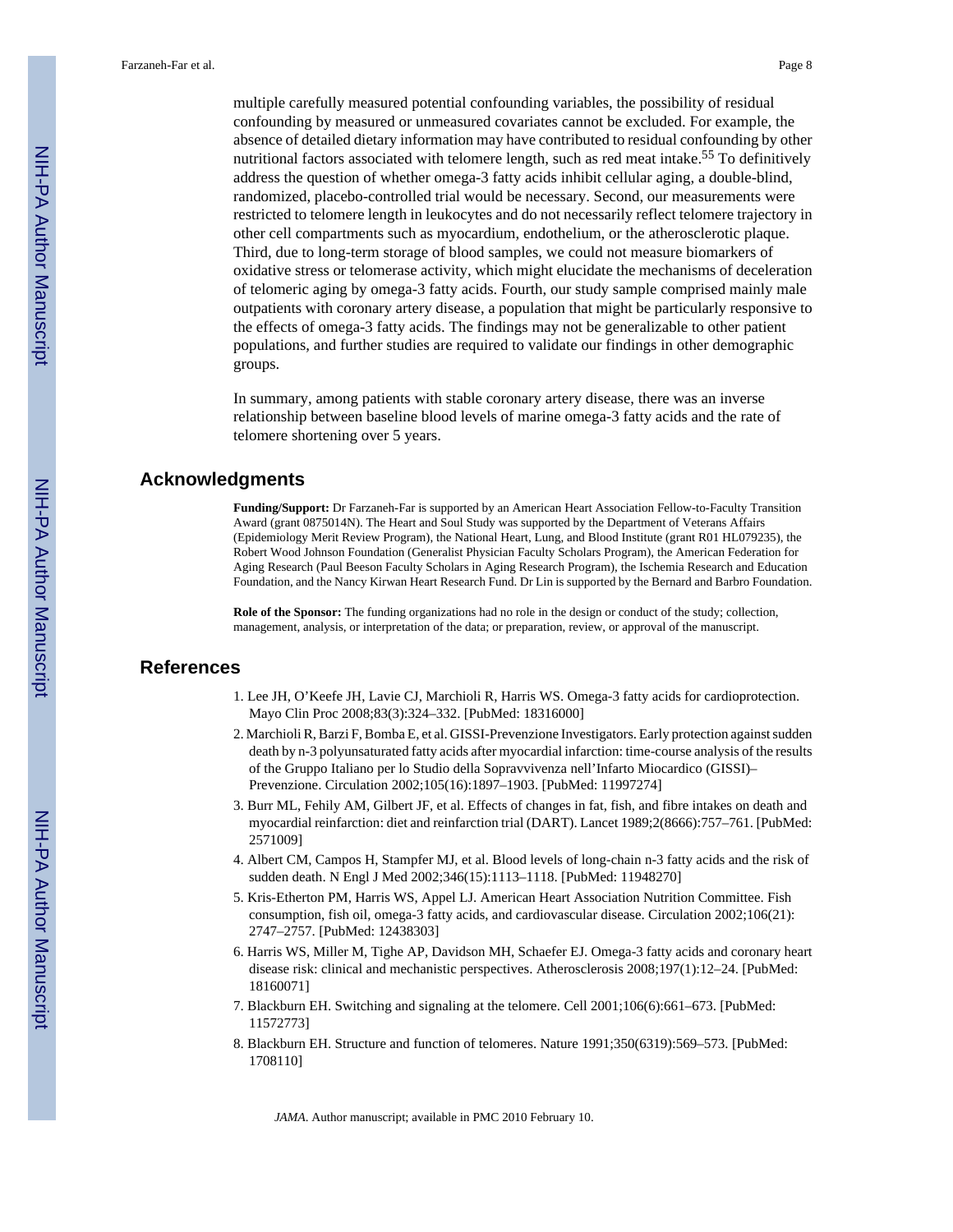- 9. Olovnikov AM. Telomeres, telomerase, and aging: origin of the theory. Exp Gerontol 1996;31(4):443– 448. [PubMed: 9415101]
- 10. Cawthon RM, Smith KR, O'Brien E, Sivatchenko A, Kerber RA. Association between telomere length in blood and mortality in people aged 60 years or older. Lancet 2003;361(9355):393–395. [PubMed: 12573379]
- 11. Brouilette S, Singh RK, Thompson JR, Goodall AH, Samani NJ. White cell telomere length and risk of premature myocardial infarction. Arterioscler Thromb Vasc Biol 2003;23(5):842–846. [PubMed: 12649083]
- 12. Farzaneh-Far R, Cawthon RM, Na B, Browner WS, Schiller NB, Whooley MA. Prognostic value of leuko-cyte telomere length in patients with stable coronary artery disease: data from the Heart and Soul Study. Arterioscler Thromb Vasc Biol 2008;28(7):1379–1384. [PubMed: 18467646]
- 13. Aviv A, Chen W, Gardner JP, et al. Leukocyte telo-mere dynamics: longitudinal findings among young adults in the Bogalusa Heart Study. Am J Epidemiol 2009;169(3):323–329. [PubMed: 19056834]
- 14. Epel ES, Merkin SS, Cawthon R, et al. The rate of leukocyte telomere shortening predicts mortality from cardiovascular disease in elderly men. Aging 2008;1(1):81–88.
- 15. Whooley MA, de Jonge P, Vittinghoff E, et al. Depressive symptoms, health behaviors, and risk of cardiovascular events in patients with coronary heart disease. JAMA 2008;300(20):2379–2388. [PubMed: 19033588]
- 16. Harris WS, Von Schacky C. The Omega-3 Index: a new risk factor for death from coronary heart disease? Prev Med 2004;39(1):212–220. [PubMed: 15208005]
- 17. Harris WS. The omega-3 index as a risk factor for coronary heart disease. Am J Clin Nutr 2008;87 (6):1997S–2002S. [PubMed: 18541601]
- 18. Cawthon RM. Telomere measurement by quantitative PCR. Nucleic Acids Res 2002;30(10):e47. [PubMed: 12000852]
- 19. Gil ME, Coetzer TL. Real-time quantitative PCR of telomere length. Mol Biotechnol 2004;27(2): 169–172. [PubMed: 15208457]
- 20. Lin J, Epel E, Cheon J, et al. Analyses and comparisons of telomerase activity and telomere length in human T and B cells: insights for epidemiology of telomere maintenance. J Immunol Methods. [published online ahead of print October 21 2009]. 10.1016/j.jim.2009.09.012
- 21. Hunt SC, Chen W, Gardner JP, et al. Leukocyte telomeres are longer in African Americans than in whites: the National Heart, Lung, and Blood Institute Family Heart Study and the Bogalusa Heart Study. Aging Cell 2008;7(4):451–458. [PubMed: 18462274]
- 22. Ruo B, Rumsfeld JS, Hlatky MA, Liu H, Browner WS, Whooley MA. Depressive symptoms and health-related quality of life: the Heart and Soul Study. JAMA 2003;290(2):215–221. [PubMed: 12851276]
- 23. Njajou OT, Hsueh WC, Blackburn EH, et al. Association between telomere length, specific causes of death, and years of healthy life in health, aging, and body composition: a population-based cohort study. J Gerontol A Biol Sci Med Sci 2009;64(8):860–864. [PubMed: 19435951]
- 24. Valdes AM, Andrew T, Gardner JP, et al. Obesity, cigarette smoking, and telomere length in women. Lancet 2005;366(9486):662–664. [PubMed: 16112303]
- 25. Bekaert S, De Meyer T, Rietzschel ER, et al. Askle-pios Investigators. Telomere length and cardiovascular risk factors in a middle-aged population free of overt cardiovascular disease. Aging Cell 2007;6(5):639–647. [PubMed: 17874998]
- 26. Nordfjäll K, Svenson U, Norrback KF, Adolfsson R, Lenner P, Roos G. The individual blood cell telo-mere attrition rate is telomere length dependent. PLoS Genet 2009;5(2):e1000375. [PubMed: 19214207]
- 27. Shrier I, Platt RW. Reducing bias through directed acyclic graphs. BMC Med Res Methodol 2008;8:70. [PubMed: 18973665]
- 28. Fuster JJ, Andres V. Telomere biology and cardiovascular disease. Circ Res 2006;99(11):1167–1180. [PubMed: 17122447]
- 29. Richards JB, Valdes AM, Gardner JP, et al. Higher serum vitamin D concentrations are associated with longer leukocyte telomere length in women. Am J Clin Nutr 2007;86(5):1420–1425. [PubMed: 17991655]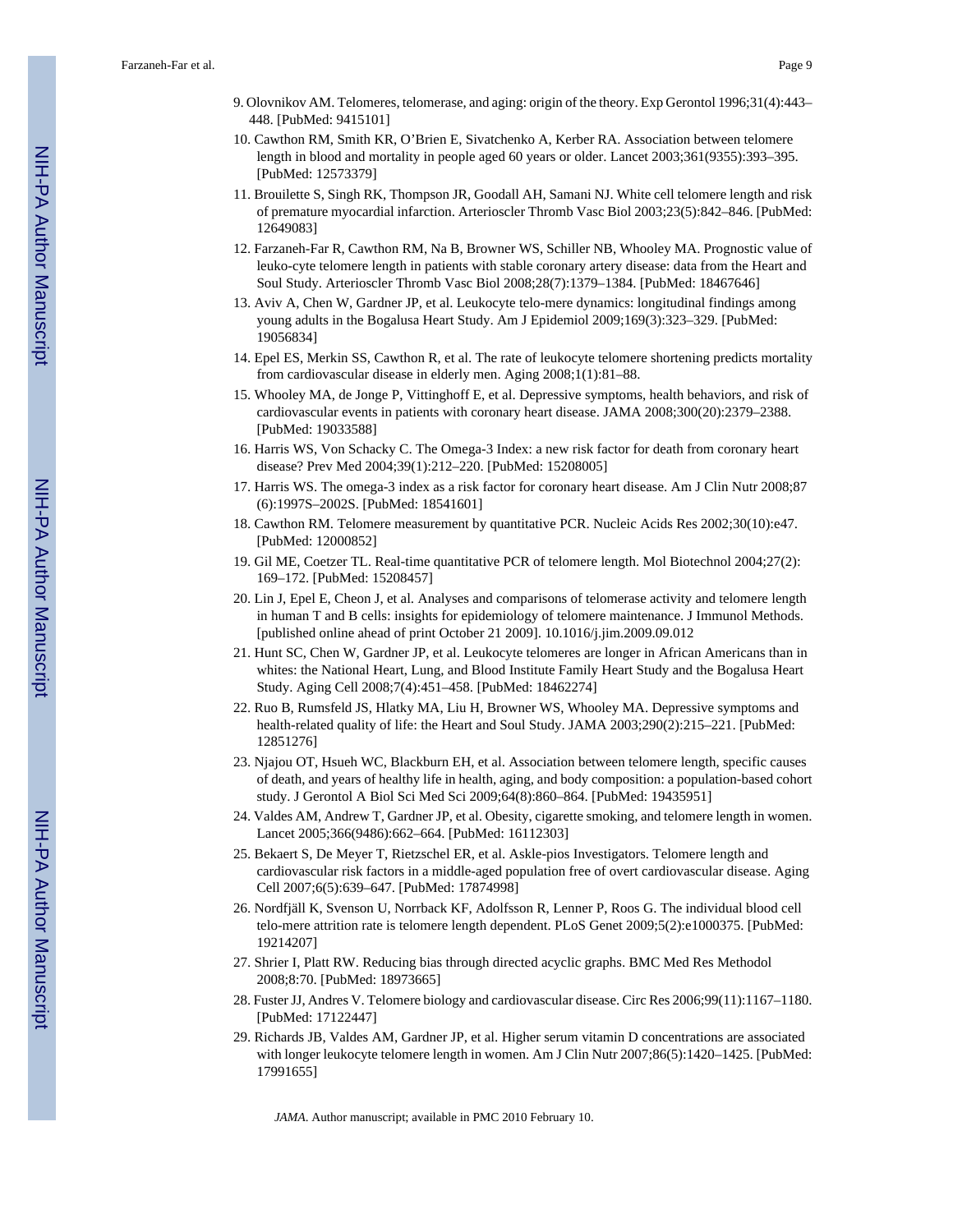- 30. Xu Q, Parks CG, DeRoo LA, Cawthon RM, Sandler DP, Chen H. Multivitamin use and telomere length in women. Am J Clin Nutr 2009;89(6):1857–1863. [PubMed: 19279081]
- 31. Furumoto K, Inoue E, Nagao N, Hiyama E, Miwa N. Age-dependent telomere shortening is slowed down by enrichment of intracellular vitamin C via suppression of oxidative stress. Life Sci 1998;63 (11):935–948. [PubMed: 9747894]
- 32. Tanaka Y, Moritoh Y, Miwa N. Age-dependent telomere-shortening is repressed by phosphorylated alpha-tocopherol together with cellular longevity and intracellular oxidative-stress reduction in human brain microvascular endotheliocytes. J Cell Biochem 2007;102(3):689–703. [PubMed: 17407150]
- 33. Paul L, Cattaneo M, D'Angelo A, et al. Telomere length in peripheral blood mononuclear cells is associated with folate status in men. J Nutr 2009;139(7):1273–1278. [PubMed: 19458030]
- 34. Aviv A. The epidemiology of human telomeres: faults and promises. J Gerontol A Biol Sci Med Sci 2008;63(9):979–983. [PubMed: 18840804]
- 35. Aviv A. Leukocyte telomere length: the telo-mere tale continues. Am J Clin Nutr 2009;89(6):1721– 1722. [PubMed: 19386739]
- 36. Brouilette SW, Moore JS, McMahon AD, et al. West of Scotland Coronary Prevention Study Group. Telo-mere length, risk of coronary heart disease, and statin treatment in the West of Scotland Primary Prevention Study: a nested case-control study. Lancet 2007;369(9556):107–114. [PubMed: 17223473]
- 37. Satoh M, Minami Y, Takahashi Y, Tabuchi T, Itoh T, Nakamura M. Effect of intensive lipid-lowering therapy on telomere erosion in endothelial progenitor cells obtained from patients with coronary artery disease. Clin Sci (Lond) 2009;116(11):827–835. [PubMed: 19090788]
- 38. Spyridopoulos I, Haendeler J, Urbich C, et al. Stat-ins enhance migratory capacity by upregulation of the telomere repeat-binding factor TRF2 in endothelial progenitor cells. Circulation 2004;110(19): 3136–3142. [PubMed: 15520325]
- 39. Visioli F, Hagen TM. Nutritional strategies for healthy cardiovascular aging: focus on micronutrients. Pharmacol Res 2007;55(3):199–206. [PubMed: 17317208]
- 40. Tomiyama H, Takazawa K, Osa S, et al. Do eicosa-pentaenoic acid supplements attenuate age-related increases in arterial stiffness in patients with dyslipid-emia? a preliminary study. Hypertens Res 2005;28(8):651–655. [PubMed: 16392769]
- 41. Hamazaki K, Terashima Y, Itomura M, et al. The relationship between n-3 long-chain polyunsaturated fatty acids and pulse wave velocity in diabetic and non-diabetic patients under long-term hemodi-alysis: a horizontal study. Clin Nephrol 2009;71(5):508–513. [PubMed: 19473610]
- 42. Albanese E, Dangour AD, Uauy R, et al. Dietary fish and meat intake and dementia in Latin America, China, and India: a 10/66 Dementia Research Group population-based study. Am J Clin Nutr 2009;90 (2):392–400. [PubMed: 19553298]
- 43. Tan JS, Wang JJ, Flood V, Mitchell P. Dietary fatty acids and the 10-year incidence of age-related macular degeneration: the Blue Mountains Eye Study. Arch Ophthalmol 2009;127(5):656–665. [PubMed: 19433717]
- 44. Jolly CA, Muthukumar A, Avula CP, Troyer D, Fernandes G. Life span is prolonged in food-restricted autoimmune-prone (NZB × NZW)F(1) mice fed a diet enriched with (n-3) fatty acids. J Nutr 2001;131 (10):2753–2760. [PubMed: 11584100]
- 45. Milne GL, Yin H, Morrow JD. Human biochemistry of the isoprostane pathway. J Biol Chem 2008;283(23):15533–15537. [PubMed: 18285331]
- 46. Epel ES. Psychological and metabolic stress: a recipe for accelerated cellular aging? Hormones (Athens) 2009;8(1):7–22. [PubMed: 19269917]
- 47. Pepe S. Dietary polyunsaturated fatty acids and age-related membrane changes in the heart. Ann N Y Acad Sci 2007;1114:381–388. [PubMed: 17986599]
- 48. Romieu I, Garcia-Esteban R, Sunyer J, et al. The effect of supplementation with omega-3 polyunsaturated fatty acids on markers of oxidative stress in elderly exposed to PM(2.5). Environ Health Perspect 2008;116(9):1237–1242. [PubMed: 18795169]
- 49. Gao L, Wang J, Sekhar KR, et al. Novel n-3 fatty acid oxidation products activate Nrf2 by destabilizing the association between Keap1 and Cullin3. J Biol Chem 2007;282(4):2529–2537. [PubMed: 17127771]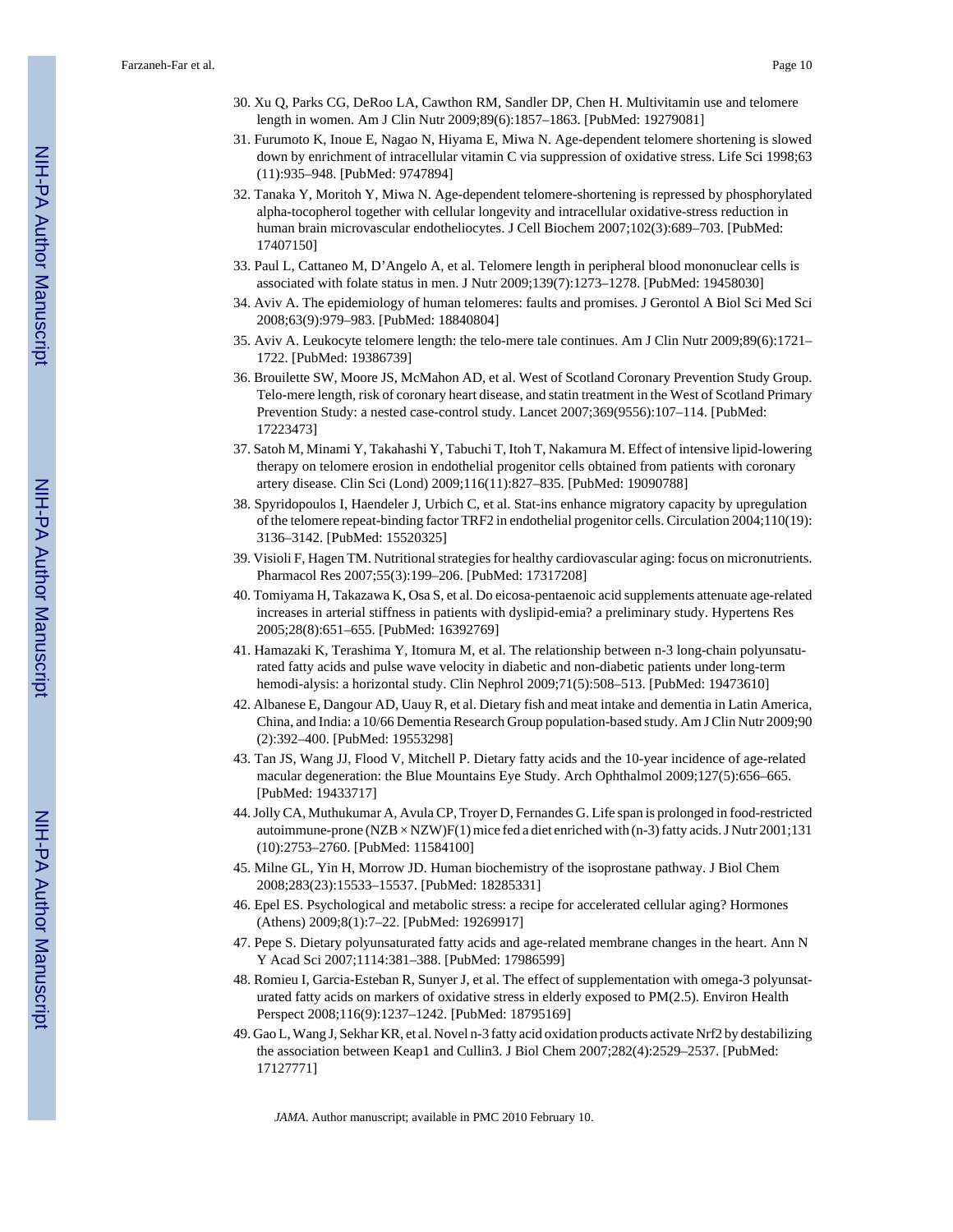- 50. Chan SR, Blackburn EH. Telomeres and telomerase. Philos Trans R Soc Lond B Biol Sci 2004;359 (1441):109–121. [PubMed: 15065663]
- 51. Wong JM, Collins K. Telomere maintenance and disease. Lancet 2003;362(9388):983–988. [PubMed: 14511933]
- 52. Weng NP, Levine BL, June CH, Hodes RJ. Regulated expression of telomerase activity in human T lymphocyte development and activation. J Exp Med 1996;183(6):2471–2479. [PubMed: 8676067]
- 53. Ornish D, Lin J, Daubenmier J, et al. Increased telomerase activity and comprehensive lifestyle changes: a pilot study. Lancet Oncol 2008;9(11):1048–1057. [PubMed: 18799354]
- 54. Eitsuka T, Nakagawa K, Suzuki T, Miyazawa T. Polyunsaturated fatty acids inhibit telomerase activity in DLD-1 human colorectal adenocarcinoma cells: a dual mechanism approach. Biochim Biophys Acta 2005;1737(1):1–10. [PubMed: 16216547]
- 55. Nettleton JA, Diez-Roux A, Jenny NS, Fitzpatrick AL, Jacobs DR Jr. Dietary patterns, food groups, and telomere length in the Multi-Ethnic Study of Atherosclerosis (MESA). Am J Clin Nutr 2008;88 (5):1405–1412. [PubMed: 18996878]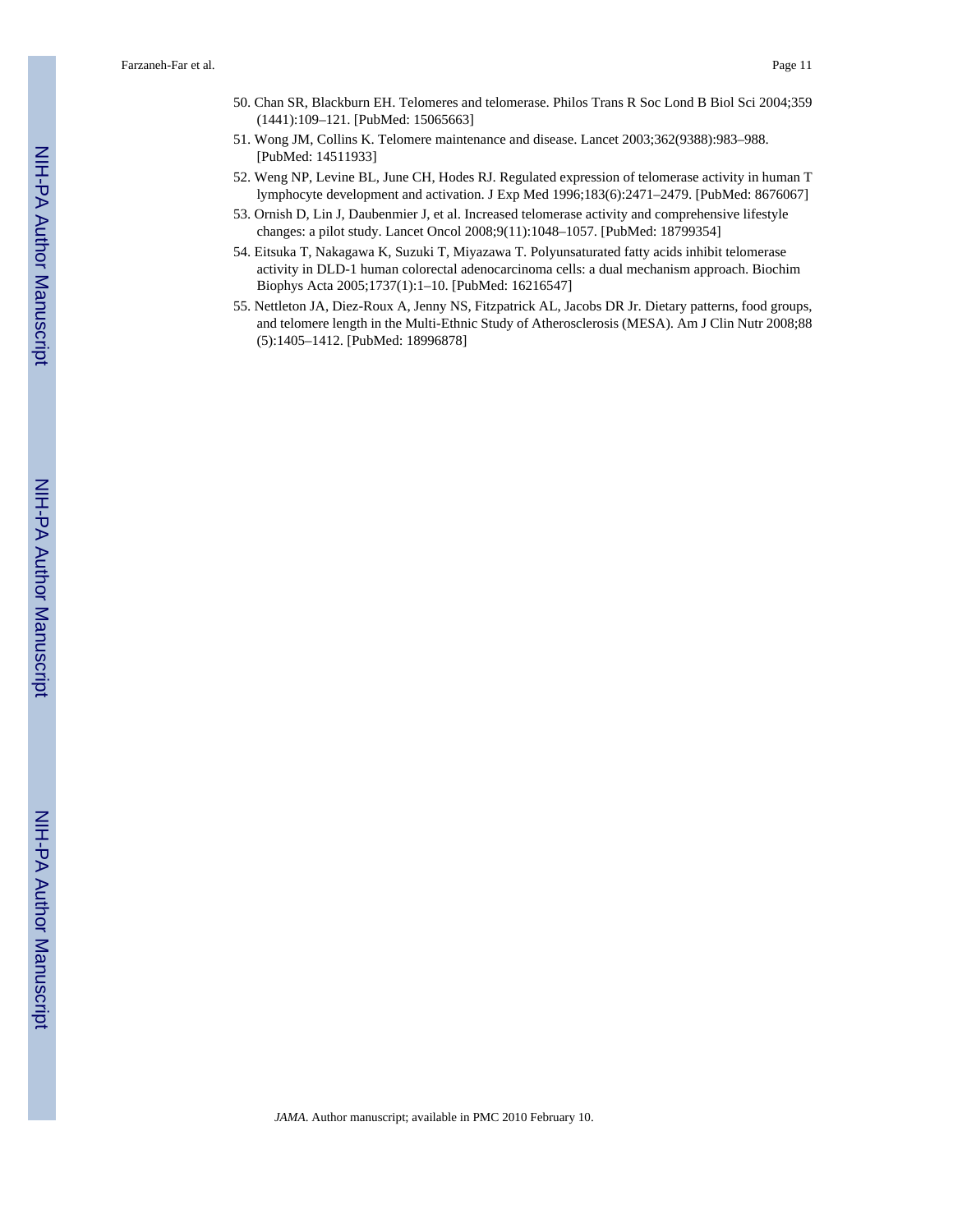Farzaneh-Far et al. Page 12





Error bars indicate 95% confidence intervals. T/S indicates telomere-to-single-copy gene ratio. *P*<.001 for linear trend for both absolute and relative change. See Table 1 for definitions of quartiles.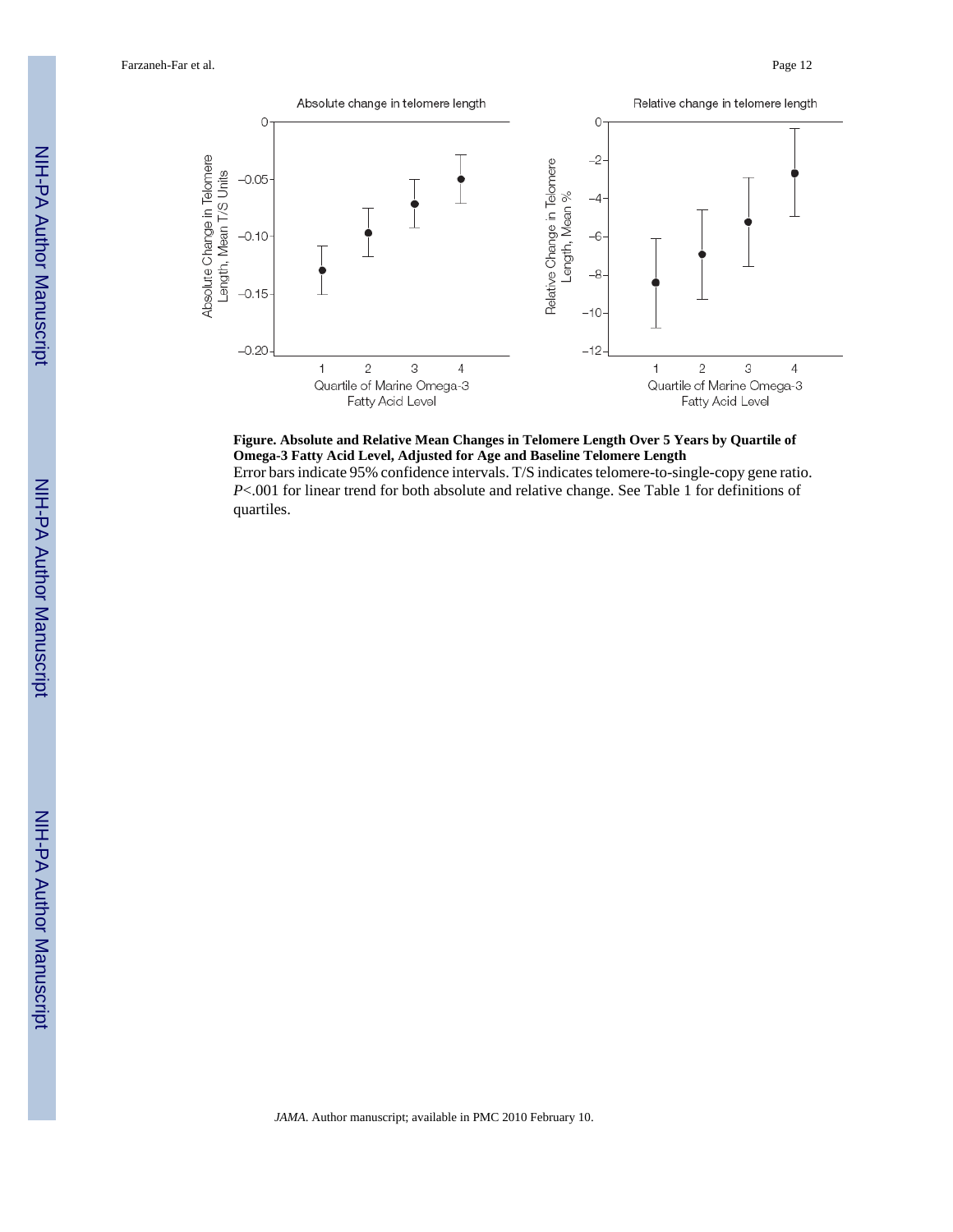NIH-PA Author ManuscriptNIH-PA Author Manuscript

NIH-PA Author Manuscript NIH-PA Author Manuscript

| ۹ |  |
|---|--|
| Φ |  |
|   |  |
|   |  |
|   |  |

Baseline Characteristics of Study Population by Quartile of Marine Omega-3 Fatty Acid Levels Baseline Characteristics of Study Population by Quartile of Marine Omega-3 Fatty Acid Levels

|                                                     |                  | Quartile of Marine Omega-3 Fatty Acid Level |                |                   |                                         |
|-----------------------------------------------------|------------------|---------------------------------------------|----------------|-------------------|-----------------------------------------|
| Characteristics                                     | (52)<br>$1(n=1)$ | $2(n = 152)$                                | $3(n = 152)$   | $4(n = 152)$      | $P$ Value (1-Way ANOVA<br>or $\chi^2$ ) |
| Marine omega-3 fatty acid level,<br>mean (range), % | $2.3(1.1-2.8)$   | $3.3(2.9 - 3.7)$                            | $4.3(3.8-5.1)$ | $7.3(5.2 - 18.4)$ |                                         |
| Age, mean (SD), y                                   | 64(11)           | 66(9)                                       | 67(10)         | 67(10)            | 005                                     |
| Male, No. (%)                                       | 128 (84)         | 123(81)                                     | 120(79)        | 128(84)           | 55                                      |
| White, No. (%)                                      | 84 (55)          | 84 (55)                                     | 96 (63)        | 98 (64)           | 5001                                    |
| Income $\geq 550\ 000,$ No. $(\%$                   | 19(13)           | 25(16)                                      | 34(23)         | 52(35)            | $\overline{00}$                         |
| Education beyond high school, No. $(\%)$            | 106 (69)         | 96 (63)                                     | 112 (74)       | 130 (86)          | 5.001                                   |
| Exercise capacity, mean $(SD)$ , METs               | 7.5(2.9)         | 7.3(3.0)                                    | 8.0(3.1)       | 9.1 (3.6)         | $90.$                                   |
| Prior myocardial infarction, No.<br>$(\%)$          | 94 (62)          | 82 (55)                                     | 69 (45)        | 72 (47)           | 02                                      |
| Prior congestive heart failure, No. $(\%)$          | 21(13)           | 23(15)                                      | 21 (14)        | 25(17)            | $\overline{6}$                          |
| Prior stroke, No. (%)                               | 22(14)           | 21 (14)                                     | $13(9)$        | 19(13)            | $\ddot{ }$                              |
| Type 2 diabetes, No. (%)                            | 47(31)           | 45 (30)                                     | 27(18)         | 27(18)            | .004                                    |
| Smoking, No. (%)<br>Current                         | $41(27)$         | $31\,(20)$                                  | 20(13)         | 9(6)              | < .001                                  |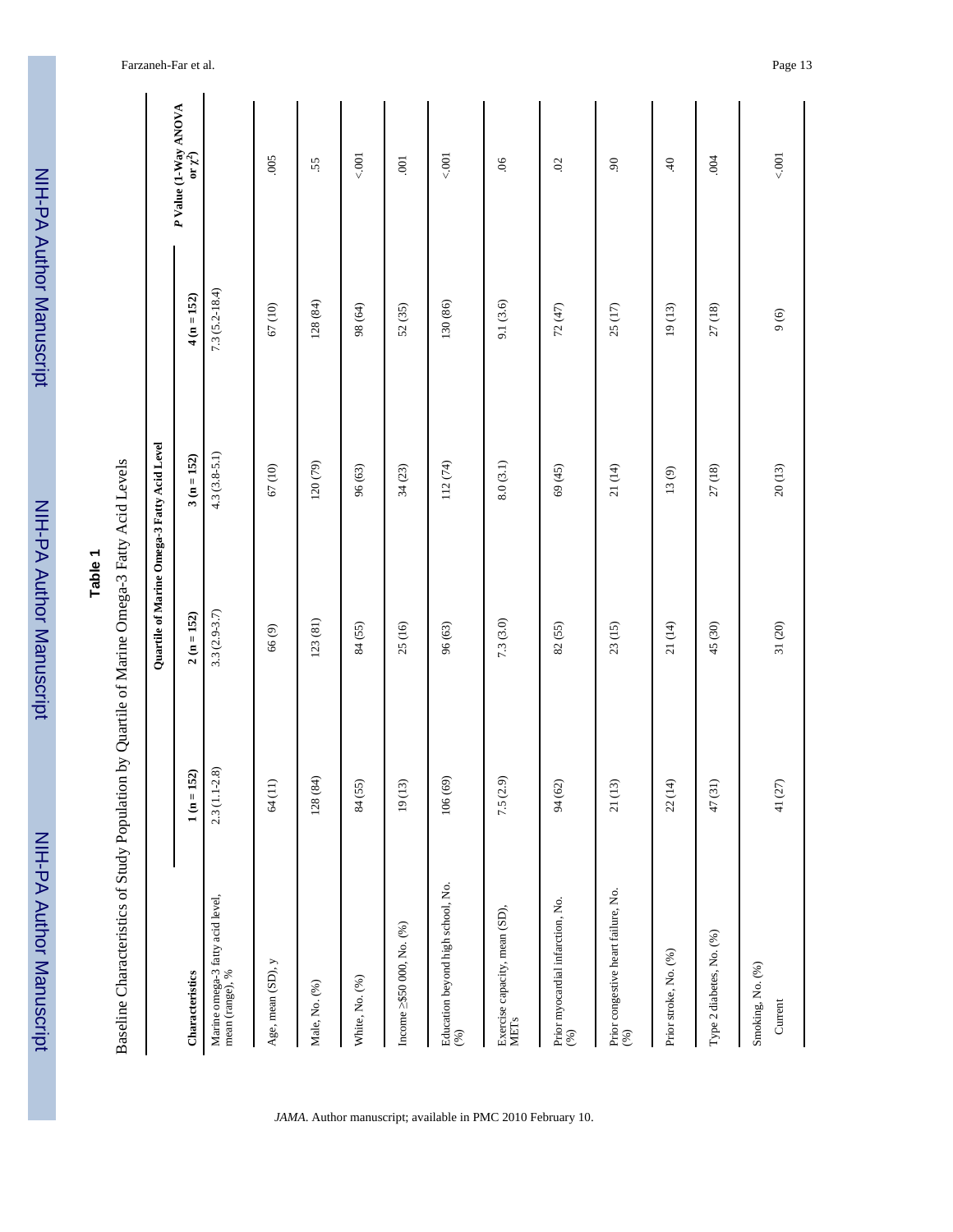| i             |
|---------------|
|               |
|               |
|               |
|               |
|               |
|               |
|               |
|               |
|               |
|               |
| <b>SALIDA</b> |
|               |
|               |
|               |
|               |
|               |
|               |
|               |
|               |
|               |
|               |
| ^ומו ומה      |
|               |
|               |
|               |
|               |
|               |

|                                                     |                                  | Quartile of Marine Omega-3 Fatty Acid Level |              |              |                                         |
|-----------------------------------------------------|----------------------------------|---------------------------------------------|--------------|--------------|-----------------------------------------|
| Characteristics                                     | $1 (n = 152)$                    | $2(n = 152)$                                | $3(n = 152)$ | $4(n = 152)$ | $P$ Value (1-Way ANOVA<br>or $\chi^2$ ) |
| Past                                                | 68 (45)                          | 78(51)                                      | 87(57)       | 74 (49)      | $\overline{17}$                         |
| Waist-hip ratio, mean (SD)                          | 0.96(0.08)                       | 0.96(0.08)                                  | 0.95(0.08)   | 0.94(0.07)   | Ŕ                                       |
| Blood pressure, mean(SD), mm Hg<br>Systolic         | 134 (20)                         | 134(21)                                     | 134(21)      | 129 (19)     | $\ddot{13}$                             |
| Diastolic                                           | $\widehat{\phantom{a}}$<br>76(1) | 75 (12)                                     | 74 (11)      | 74 (11)      | $\ddot{3}$                              |
| Left ventricular ejection fraction,<br>mean (SD), % | $62(9)$                          | 62(8)                                       | 63(8)        | 63 (10)      | 22                                      |
| Statin use, No. (%)                                 | 95 (63)                          | 113 (74)                                    | 102(67)      | 113 (74)     | 06                                      |
| [3-Blocker use, No. (%)                             | 100(66)                          | 89 (59)                                     | 85 (56)      | 77(51)       | $90.$                                   |
| ACE inhibitor/ARB use, No. (%)                      | 74 (49)                          | 83 (55)                                     | 73 (48)      | 79 (52)      | $\mathcal{O}$                           |
| Aspirin use, No. (%)                                | 118 (78)                         | 124(82)                                     | 119 (78)     | 114(75)      | 58.                                     |
| Vitamin use, No. (%)                                | 25 (16)                          | 33(22)                                      | 38(25)       | 32(21)       | $\ddot{3}$                              |
| HDL-C, mean (SD), mg/dL                             | 45 (14)                          | 44 (13)                                     | 47 (15)      | 48 (14)      | 03 <sup>d</sup>                         |
| LDL-C, mean (SD), mg/dL                             | 111 (39)                         | 102(29)                                     | 103 (33)     | 100(32)      | $^{6}$ by $\!$                          |
| Triglycerides, mean (SD), mg/dL                     | 208 (239)                        | 137 (88)                                    | 121 (79)     | 99 (50)      | $<0.001d$                               |
| C-reactive protein, mean (SD), $\mathrm{mg} /$ L    | 4.7(6.5)                         | 4.3(5.6)                                    | 3.6(6.5)     | 3.0(7.9)     | $<0.001$                                |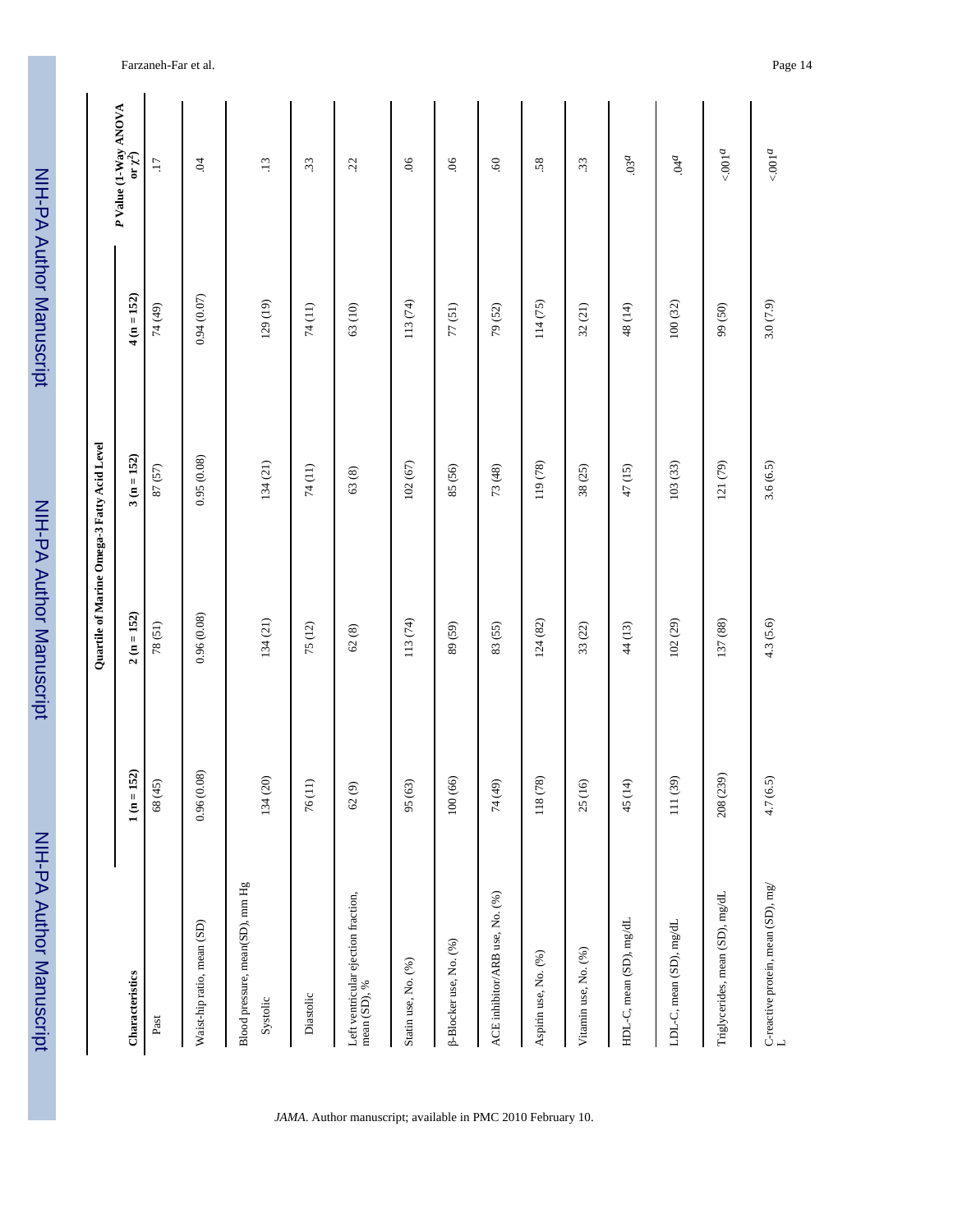|                                                                                                                                                                                                                                                                                            |                 |              | Quartile of Marine Omega-3 Fatty Acid Level |              |                                     |
|--------------------------------------------------------------------------------------------------------------------------------------------------------------------------------------------------------------------------------------------------------------------------------------------|-----------------|--------------|---------------------------------------------|--------------|-------------------------------------|
| Characteristics                                                                                                                                                                                                                                                                            | 152)<br>$1(n =$ | $2(n = 152)$ | $3(n = 152)$                                | $4(n = 152)$ | P Value (1-Way ANOVA<br>or $\chi^2$ |
| Interleukin 6, mean (SD), mg/dL                                                                                                                                                                                                                                                            | (2.7)<br>3.6(   | 3.0(2.2)     | 2.8(2.1)                                    | 2.5(2.1)     | < 001 <sup>d</sup>                  |
| Baseline telomere length, mean<br>(SD), T/S units                                                                                                                                                                                                                                          | 0.96(0.25)      | 0.93(0.22)   | 0.89(0.19)                                  | 0.91(0.20)   | $\frac{6}{5}$                       |
| Year 5 telomere length, mean (SD),<br>I/S units                                                                                                                                                                                                                                            | (0.15)<br>0.83( | 0.83(0.13)   | 0.82(0.15)                                  | 0.86(0.15)   | $\frac{6}{1}$                       |
| Abbreviations: ACE, angiotensin-converting enzyme; ANOVA, analysis of variance; ARB, angiotensin II receptor blocker; HDL-C, high-density lipoprotein cholesterol; LDL-C, low-density lipoprotein<br>cholesterol: MET, metabolic equivalent task: T/S, telomere-to-single-copy gene ratio. |                 |              |                                             |              |                                     |

cholesterol; MET, metabolic equivalent task; T/S, telomere-to-single-copy gene ratio. g ri

SI conversions: To convert HDL-C and LDL-C to mmolL, multiply by 0.0259; to convert triglycerides to mmolL, multiply by 0.0113. SI conversions: To convert HDL-C and LDL-C to mmol/L, multiply by 0.0259; to convert triglycerides to mmol/L, multiply by 0.0113.

 $^d\!S$  ignificance test by 1-way ANOVA after natural log transformation.  $a_{\text{Significance test by 1-way ANOVA}$  after natural log transformation.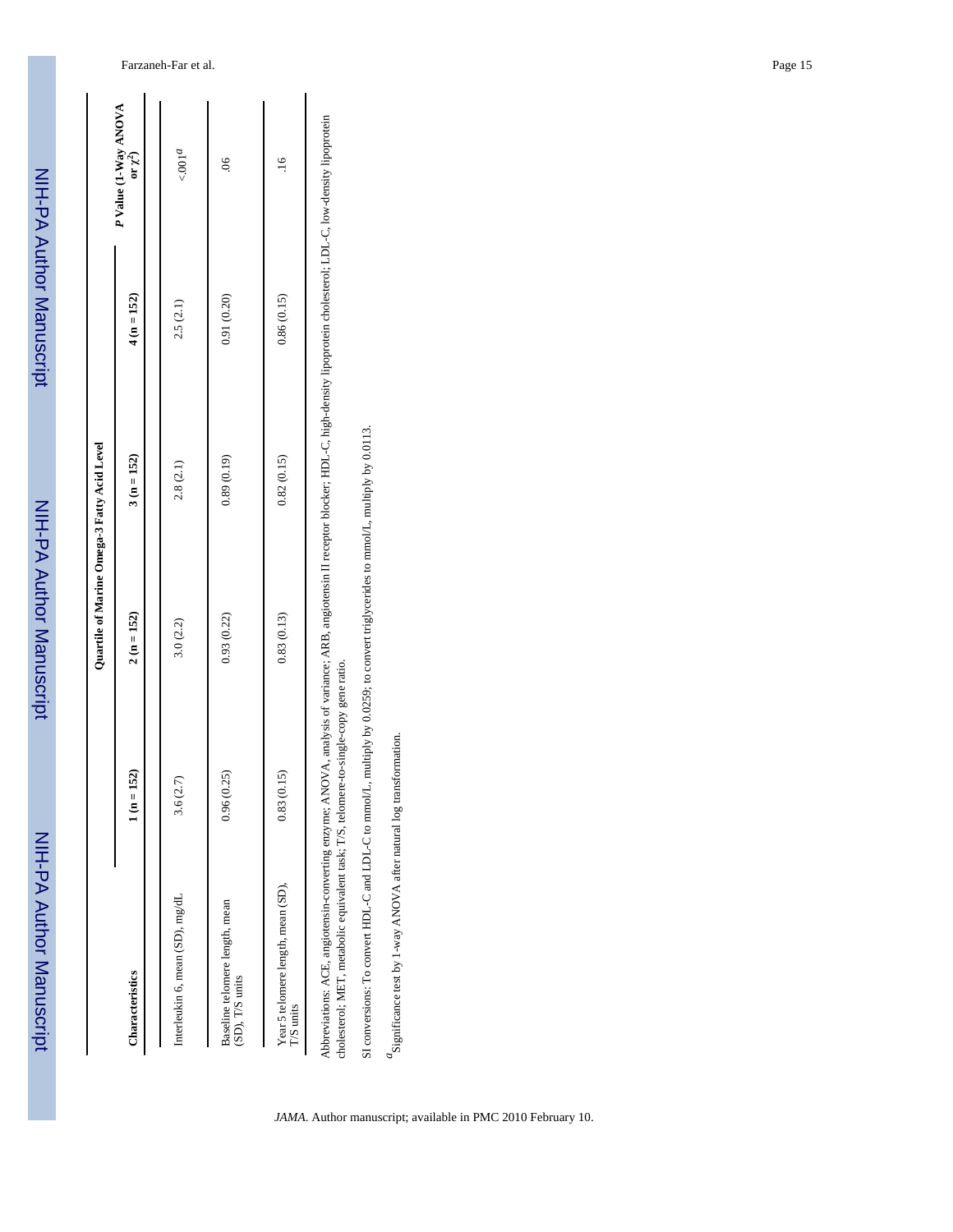#### **Table 2**

Association of Log Omega-3 Fatty Acid Levels (as a Continuous Variable) With Absolute Increase in Leukocyte Telomere Length Over 5 Years

| $\mathbf{Model}^{\mathbf{a}}$ | $\beta$ Coefficient $\times 10^{-3}$ (95% Confidence Interval) | P Value | Model $R^2$ |
|-------------------------------|----------------------------------------------------------------|---------|-------------|
| Unadjusted                    | $0.06(0.02-0.10)$                                              | .001    | 0.02        |
| Model 1                       | $0.08(0.04-0.13)$                                              | < 0.01  | 0.08        |
| Model 2                       | $0.09(0.04-0.14)$                                              | < 0.01  | 0.13        |
| Model 3                       | $0.09(0.04-0.14)$                                              | < 0.001 | 0.13        |
| Model 4                       | $0.09(0.04-0.14)$                                              | < 0.001 | 0.14        |
| Model 5                       | $0.05(0.01-0.08)$                                              | .008    | 0.68        |

a<br>
All covariates were modeled continuously except the following categorical variables: sex (male, female); ethnicity (Hispanic, Asian, black, white, other); income (<\$10 000, \$10 000-\$19 999, \$20 000-\$29 999, \$30 000-\$39 999, \$40 000-\$50 000, ≥\$50 000); education (no formal schooling, 5th grade or less, 6th-8th grade, 9th-11th grade, high school graduate, some college/vocational school, college degree, graduate/professional degree); prior myo-cardial infarction; type 2 diabetes; current smoking status; vitamin use; statin use; β-blocker use. In the final adjusted model (model 5), the linear regression equation is change in telomere length=0.101+0.05(log omega-3 level)−0.003(age)−0.06(male)−0.03(Asian)−0.02(black)−0.03(white) −0.03(other)−0.006(income \$10 000-\$19 999) −0.008(income \$20 000-\$29 999)−0.001(income \$30 000-\$39 999)−0.005(income \$40 000-\$49 999) −0.003 (income ≥\$50 000)+0.04(≤5th grade)+0.12(6th-8th grade)+0.09(9th-11th grade)+0.08(high school graduate) +0.12(some college)+0.09 (college degree)+0.11(graduate degree)+0.001(exercise capacity)−0.005(prior myocardial infarction)−0.02(type 2 diabetes)−0.007(smoking)−0.001 (left ventricular ejection fraction)−0.12(waist-hip ratio)−0.0003(systolic blood pressure)+0.001(diastolic blood pressure)+0.005(log triglycerides) −0.03(log low-density lipoprotein cholesterol)−0.005(log high-density lipoprotein cholesterol)+0.003(log C-reactive protein) −0.007(log interleukin 6)−0.02(multivitamin use)+0.0009(statin use)+0.02(β-blocker use)−0.77(baseline telomere length)+0.009(baseline telomere length×log omega-3 level). Model 1 was adjusted for age, sex, race/ethnicity, income, education, and exercise capacity. Model 2=model 1 + prior myocardial infarction, type 2 diabetes, smoking, left ventricular ejection fraction, waist-hip ratio, systolic and diastolic blood pressure, log triglycerides, log low-density lipoprotein cholesterol, and log high-density lipoprotein cholesterol. Model 3=model 2 + log C-reactive protein and log interleukin 6. Model 4=model 3 + use of vitamins, statins, and β-blockers. Model 5=model 4 + baseline telomere length and baseline telomere length × log omega-3 level.